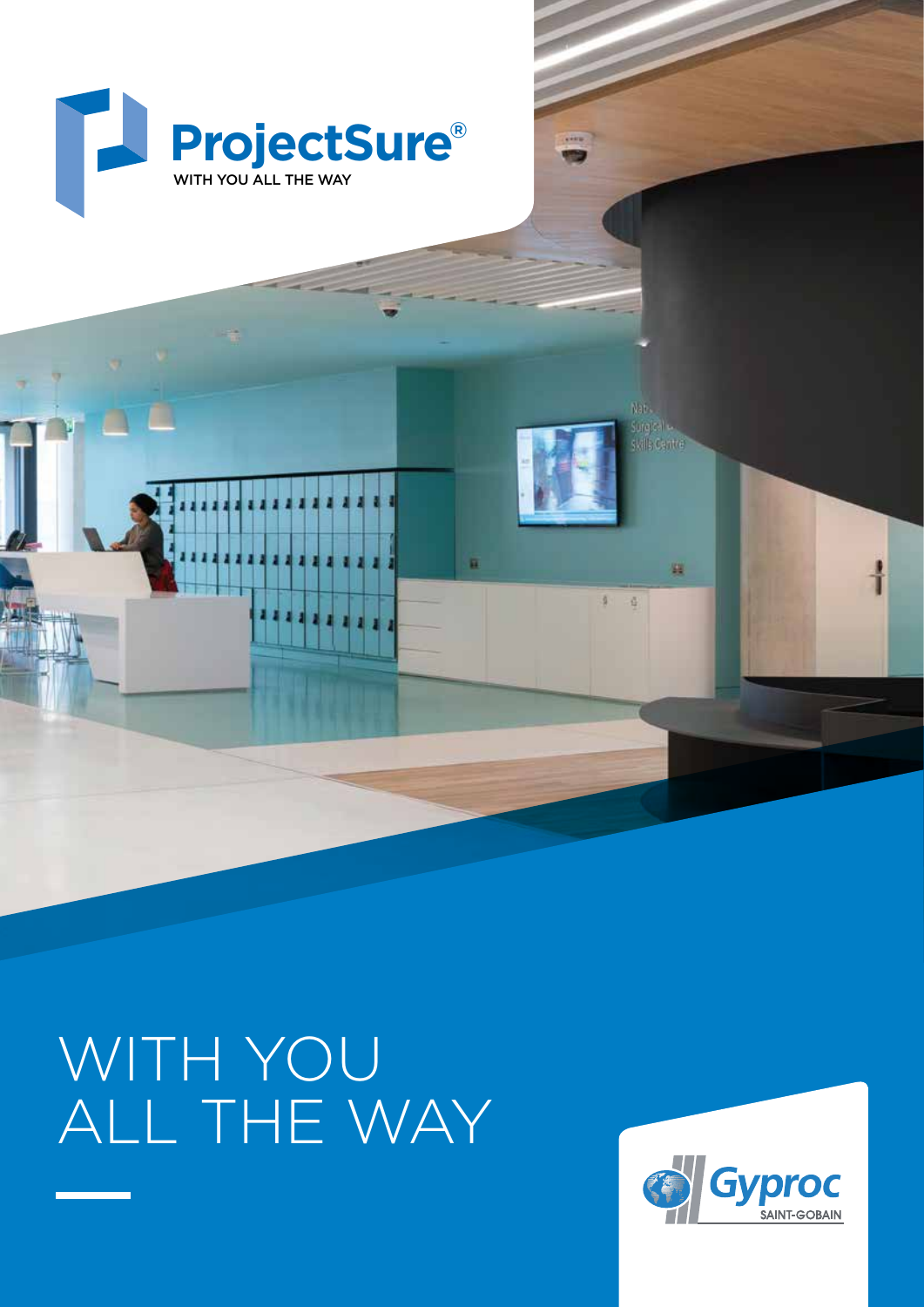We are seeking to ensure that we provide

REAL VALUE TO CUSTOMERS REGARDING SPECIFICATION & CONSTRUCTION OF LARGE SCALE PROJECTS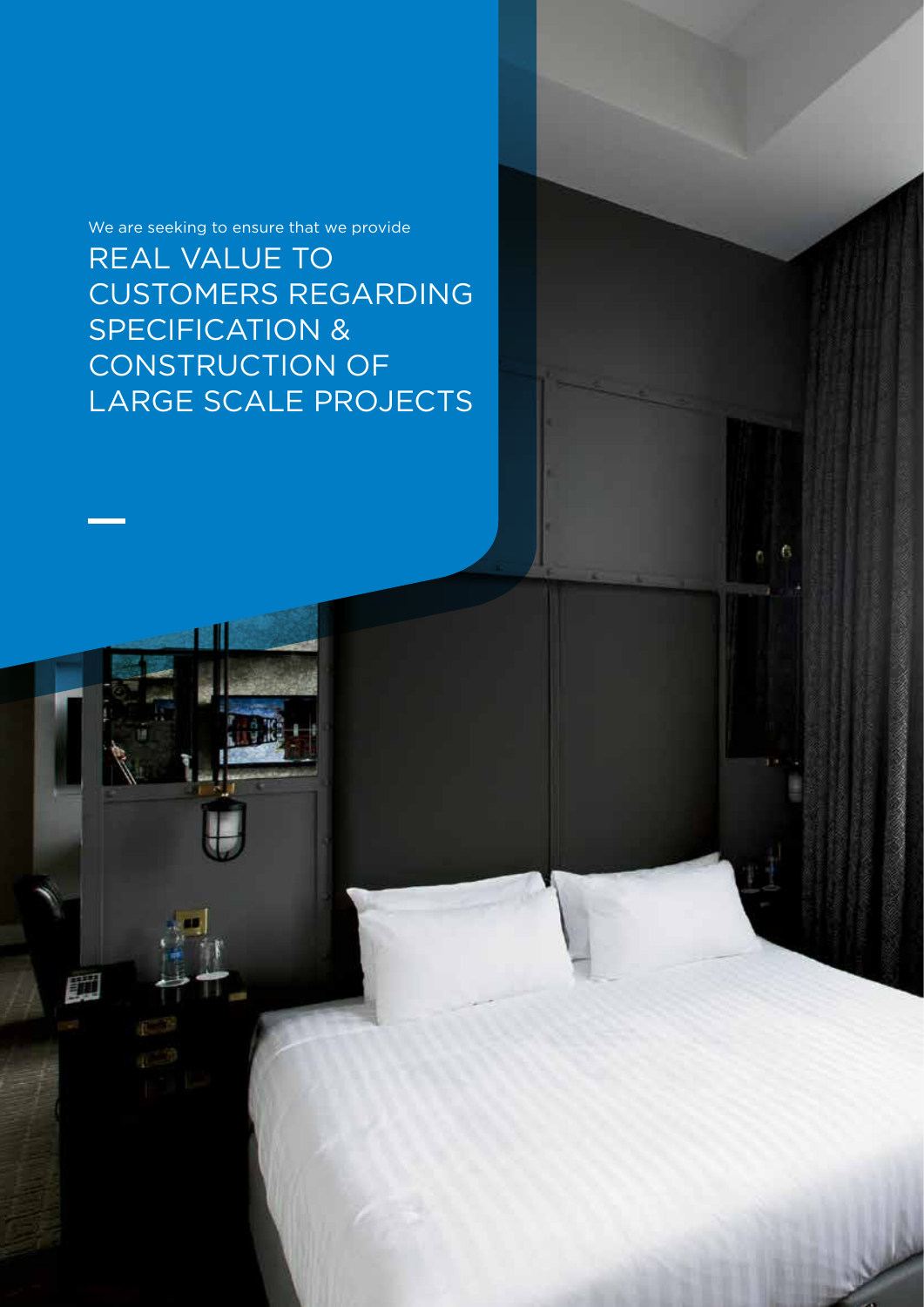

# WHAT IS PROJECTSURE?

- 1. ProjectSure details the services and supports we offer customers on large scale construction projects – including in the Design Phase, Construction Phase and report development as a project moves towards completion.
- 2. ProjectSure entails our Specification & Technical Department teams working with you to understand the requirements of a project and strive to ensure the most appropriate systems are utilised to deliver the required performance.
- 3. The objective of ProjectSure is to provide increased Comfort & Confidence to our customers as a result of the products, services and supports offered on projects. This is delivered through a 25 year products and systems warranty.
- 4. One key goal of ProjectSure is to reflect the importance we place on our relationships with our customers, while ensuring the current work practices, requirements & interactions in the construction industry are accurately reflected.

## PROJECTSURE PHASES

#### ୕ଡ଼ **Design phase**

- Design team meetings Initial & on-going consultations
- Project specific performance criteria review
- Agree project details
- Create project specific Design Pack

## **Construction phase**

- On-site Toolbox Talk
- Benchmarking visits
- Assistance with contractor submittals
- Bespoke training in Technical Academy
- Observation visits detailing via App
- Create Construction Pack

### **Completion**

- Summary ProjectSure dossier of all the relevant support material relating to a project
- SpecSure certificate
- ProjectSure Certificate
- 25 year products and systems warranty